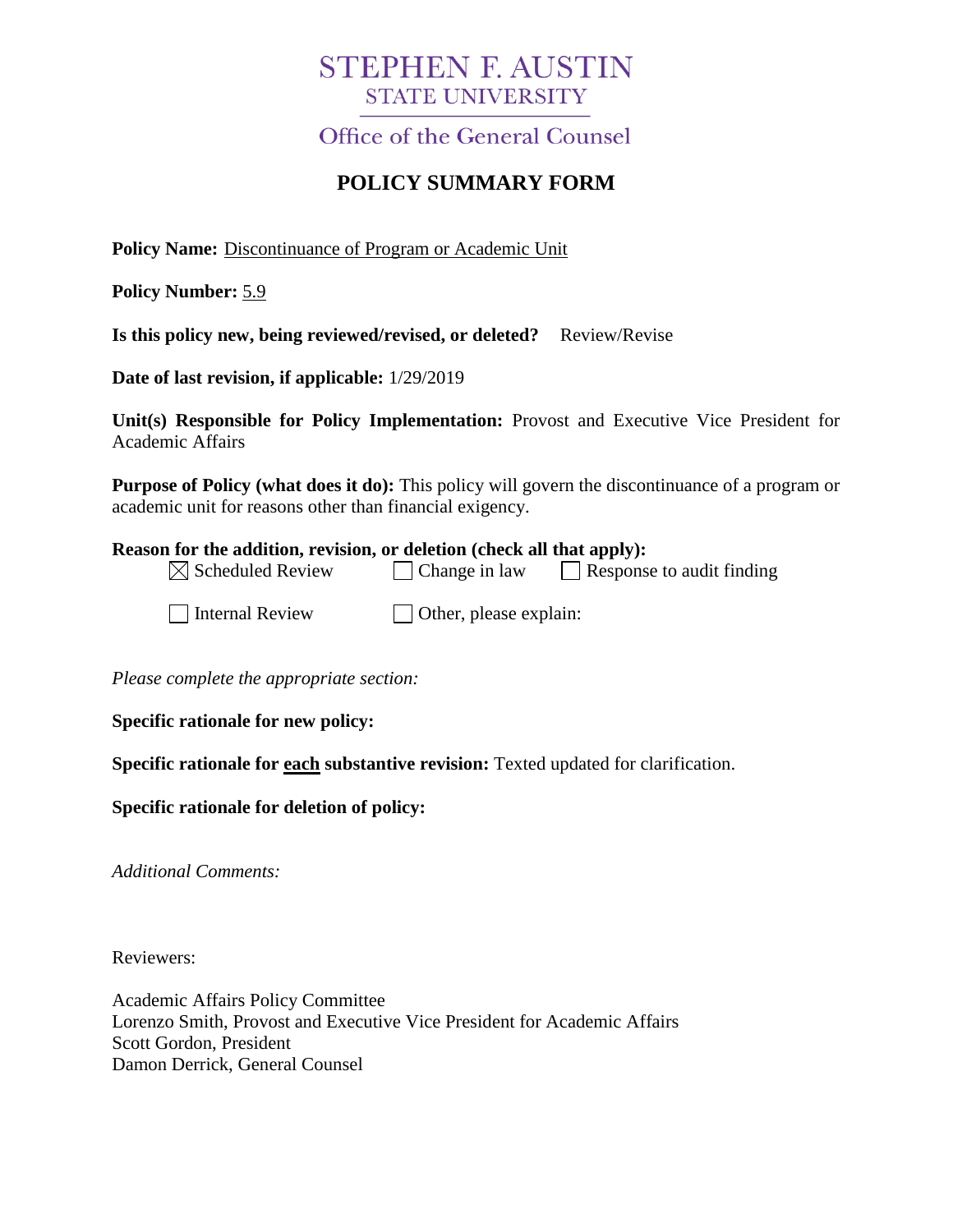### **Discontinuance of Program or Academic Unit**

### **Original Implementation:** October 18, 2011 **Last Revision:** January 29, 2019

This policy will govern the discontinuance of a program or academic unit for reasons other than financial exigency.

Termination of an appointment with tenure, or of a probationary or special appointment before the end of the specified term may occur as a result of discontinuance of a program or academic unit.

The recommendation to discontinue a program or academic unit will be based on educational consideration as determined by the university administration after consultation with the affected faculty and appropriate standing or ad hoc committees and will be subject to approval by the Board of Regents.

*The recommendation to discontinue a program or academic unit will be based on educational considerations; this may include histories of low-producing programs, low-enrollments, or obsolescence, among other considerations. Recommendations will be made by appropriate university administrators, including the provost and executive vice president for academic affairs, the dean, and the unit head, in consultation with the affected faculty. Discontinuance is subject to approval by the Board of Regents.* 

Before the administration issues notice to a faculty and/or staff member of its intention to terminate an appointment because of discontinuance of a program or academic unit, the university will make every reasonable effort to place the affected faculty and/or staff member in another position for which the individual is professionally qualified.

In each case of termination of appointment because of program discontinuance, probationary faculty members will be given notice as prescribed in policy 7.29, Tenure. Tenured faculty members will be given notice at least twelve months prior to termination of appointment.

A faculty member who alleges discrimination or abridgement of constitutional guarantees or academic freedom will be afforded due process.

**Cross Reference:** Tenure (7.29)*; Financial Exigency (3.15); Establishing Centers, Institutes, and Specialized Testing or Services Laboratories (5.10); Tex. Educ. Code § 61.0512*

**Responsible for Implementation:** President

**Contact for Revision:** Provost and *Executive* Vice President for Academic Affairs